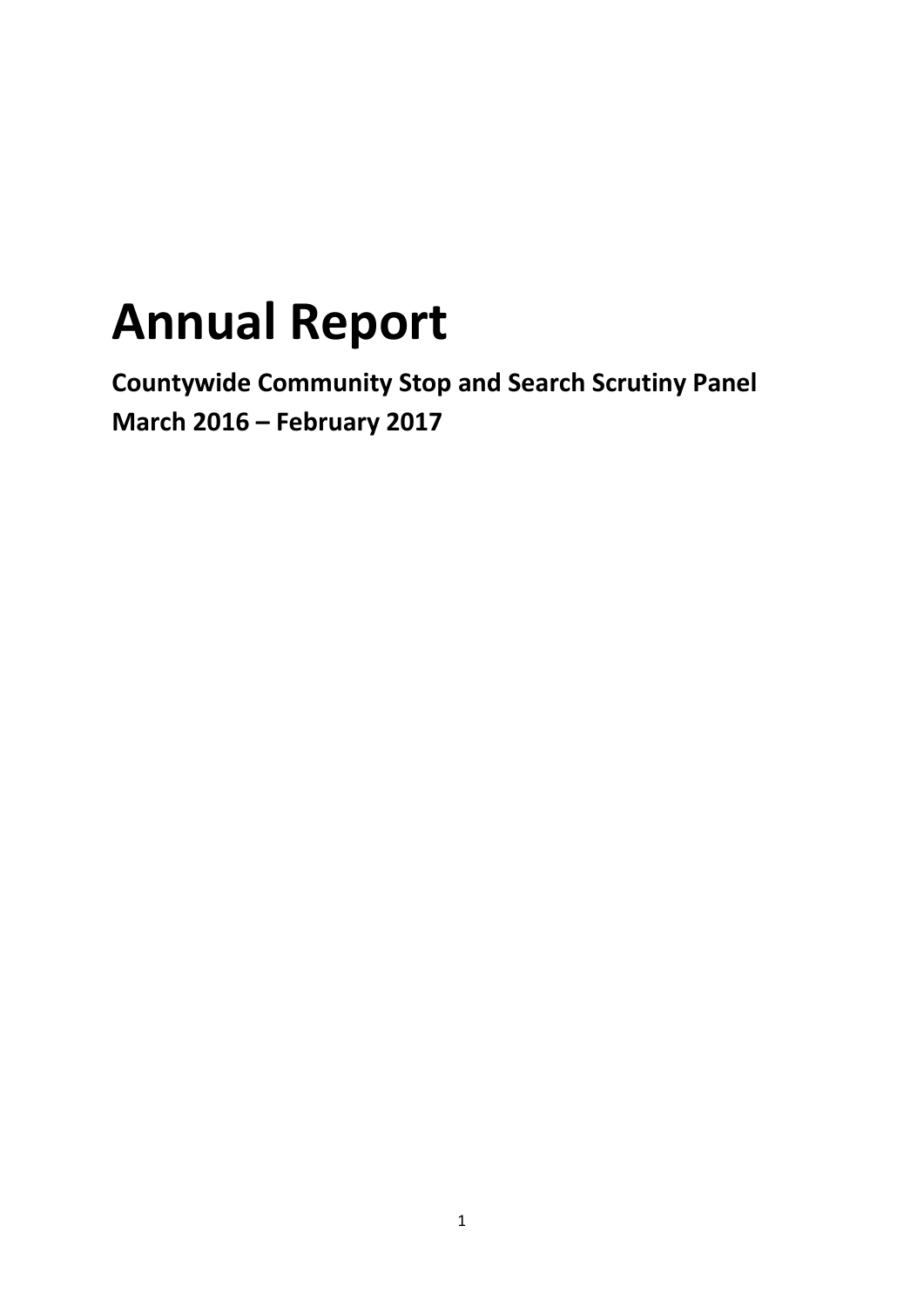# **1. Purpose of report**

1.1 This report provides a summary of the work undertaken by the Countywide Stop and Search Community Scrutiny Panel ("the panel") between March 2016 and February 2017; reflecting on findings from the dip sampling and summary stop and search data examined during that period. The report also considers the panel's development of its role during the last year and its aims to improve external scrutiny measures by community representatives and to enhance public confidence in the Constabulary's ethical and lawful use of stop and search powers.

# **2. Summary**

- 2.1 In summary, this report states that:
	- 545 dip samples of stop and search records for Hertfordshire were assessed this year, exceeding the panel's target of 500.
	- Panel meetings now take place on a monthly basis, and have been extended from two to two and a half hours; allowing for more dip samples to be undertaken.
	- The panel has allocated five meetings to allow for focused dip sampling for each Community Safety Partnership (CSP)<sup>1</sup> area.
	- The panel has identified improvements to the quality of stop and search recording since publication of the last annual report.
	- Communications with the Constabulary have improved considerably feedback has been reciprocal between the panel and the Constabulary, which has positively impacted on officer training and recording quality; while also enhancing the panel's understanding about the context of narrative in stop and search records.
	- The panel has requested various changes to the data provided by the Constabulary, to allow for improved contextual analysis.

# **3 Key findings**

**.** 

3.1 The report highlights the following key findings:

- The numbers of stop searches undertaken in Hertfordshire has declined. Arrest rates have remained steady, with some peaks throughout the year close to the government's aspirational target of 20%.
- The position of confidence in the stop and search forms currently sits at around 64% of the records assessed this year (with 36% measuring as not confident).
- More improvements could be made to recording through continuous officer training, for example records referring to 'smell of cannabis' as a reason for stop and search are still an issue for the panel.
- Panel members have found some clear examples of strong narrative, but also some records which do not provide a clear account of reasons for the stop.
- Some questions have been raised concerning group and vehicle searches, with unclear recording of rationale for the subsequent searches of individuals.
- The panel is aware that Home Office data for August 2016 to January 2017 demonstrates a higher probability of being stopped and searched in Hertfordshire if your ethnicity is classified as black, a disproportional representation of the other ethnicity populations.

 $1$  Each district in Hertfordshire has its own CSP, made up of the responsible authorities (local authority, police, clinical commissioning group (CCG), fire and rescue and probation) and local charity and voluntary organisations.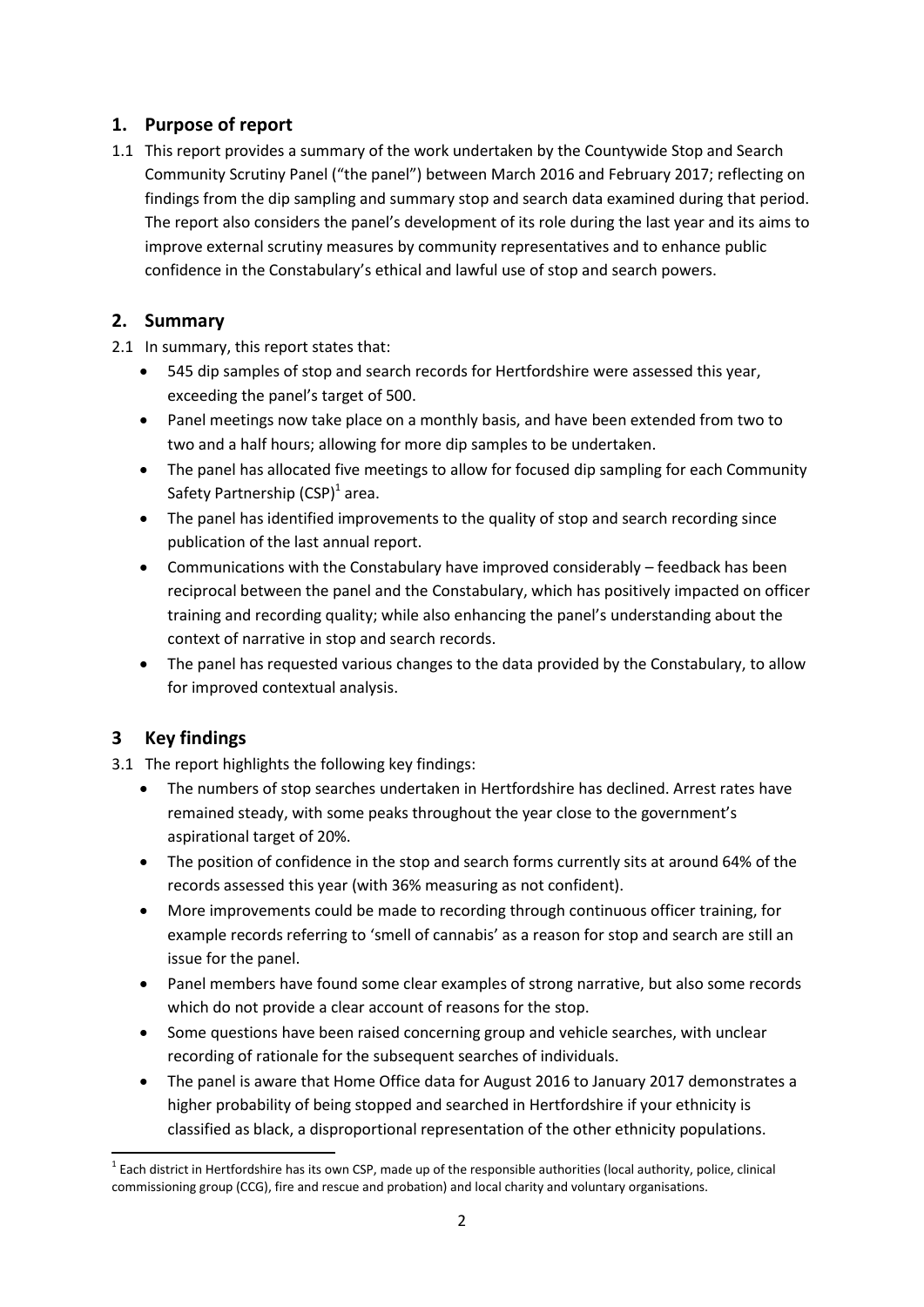Better data regarding both ethnicity and age is being sought as part of the on-going process to develop effective datasets; this element is still a work in progress.

# **4 Recommendations and next steps**

- 4.1 The following recommendations have been identified to develop the panel further and enhance its effective delivery of stop and search scrutiny:
	- Further recruitment to be considered for 2017/18, to ensure consistent levels of trained volunteers; and consideration of ways to widen the demographics of panel members, continuing to seek diverse representation i.e. targeted recruitment of BME groups and young people.
	- Increase the panel's understanding of stop and search through participation in the Constabulary's 'ride along' scheme; and utilise any other opportunities for training and development.
	- Continue to work with the Constabulary to adapt and change data used by the panel.
	- Continue with 'in depth' sessions to target training and highlight best practice within community safety partnerships (CSP); and continue two-way dialogue with the Constabulary in order for officer training to be further developed.
	- Recommend to the Constabulary that chief officers consider how to target messages to those officers who persistently rely on weak grounds for stop and search e.g. smell of cannabis.
	- Consider the potential for making one panel meeting per year accessible to the public, in order to allow for further scrutiny and increase public satisfaction and confidence.
	- The panel should seek out and share good practice with other areas; and make contact with other independent chairs.

# **5 Background information**

 $\overline{a}$ 

- 5.1 In 2014, the Home Secretary introduced a package of reforms (Best Use of Stop and Search Scheme) in response to concerns about police compliance with the Police and Criminal Evidence Act (PACE) 1984 Code of Practice  $A^2$ . It was intended that the reforms should contribute to a significant reduction in use of stop search; more intelligence led stop search; and improved stop to arrest ratios.
- 5.2 The reforms included measures to allow stop and search records to be scrutinised by community representatives through independent external scrutiny; and a stop and search complaints Community Trigger - a local complaint policy requiring the police to explain to local community scrutiny groups how the powers are being used where there is a large volume of complaints.

<sup>2</sup> Her Majesty's Inspectorate of Constabulary (HMIC) reported that 27% of the Stop and Search records they examined did not contain reasonable grounds to search people, even though many of the records had been endorsed by supervising officers. Reasonable grounds do not include personal appearance. A Police Officer cannot lawfully stop and search an individual because of their age, colour, style of clothing or hairstyle etc. There is no such thing as a 'voluntary search'. If you are stopped and searched, the Police Officer must follow the correct police procedure.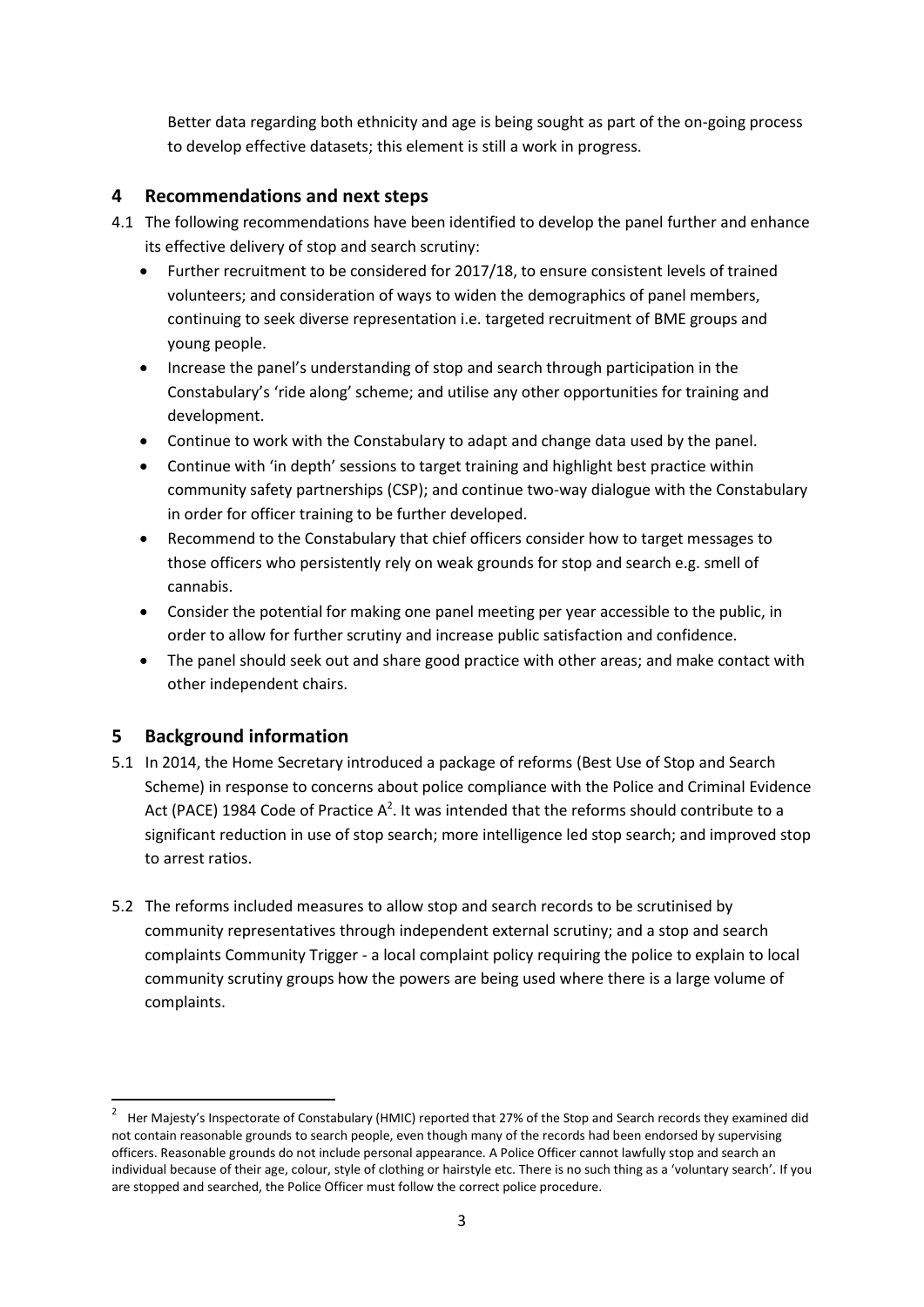- 5.3 Hertfordshire Constabulary signed up to the Best Use of Stop Search Scheme in 2015, recognising the need to ensure better scrutiny of stop and search and compliance with PACE 1984 Code of Practice A; in order to develop a more focused and intelligence led approach.
- 5.4 In 2013/14 Hertfordshire officers conducted just over 27,000 stop searches and were placed in the top quartile for the number of stop searches per thousand head of population, when compared to all forces and those within the Most Similar Group (MSG).<sup>3</sup> The stop to arrest ratio was far lower than the Home Secretary's 'aspirational target of 20%', averaging 10% in 2013/14 and 12% in 2014/15. It was intended that this new approach should lead to higher stop to arrest rates and a targeting of those engaged in serious criminality.
- 5.5 Since implementation of the Best Use of Stop and Search scheme, numbers of stop searches have declined in Hertfordshire. A total of 7,480 stop searches were undertaken by officers during the period of this report (March 2016 to February 2017). The stop to arrest ratio during this period has fluctuated (see table 1 and graph 1), coming close to the government's aspirational target of 20% in May 2015 (19.3%), August 2016 (19.5%) and January 2017 (18.9%).

| <b>Date</b>   | <b>All Stop Searches</b> | <b>No. Arrests</b> | % Arrests |  |
|---------------|--------------------------|--------------------|-----------|--|
| Apr-15        | 504                      | 72                 | 14.3%     |  |
| $May-15$      | 491                      | 95                 | 19.3%     |  |
| Jun-15        | 626                      | 102                | 16.3%     |  |
| Jul-15        | 594                      | 86                 | 14.5%     |  |
| Aug-15        | 652                      | 96                 | 14.7%     |  |
| $Sep-15$      | 561                      | 84                 | 15.0%     |  |
| $Oct-15$      | 655                      | 94                 | 14.4%     |  |
| <b>Nov-15</b> | 809                      | 98                 | 12.1%     |  |
| <b>Dec-15</b> | 685                      | 85                 | 12.4%     |  |
| Jan-16        | 836                      | 123                | 14.7%     |  |
| Feb-16        | 846                      | 109                | 12.9%     |  |
| Mar-16        | 951                      | 130                | 13.7%     |  |
| Apr-16        | 729                      | 100                | 13.7%     |  |
| May-16        | 661                      | 94                 | 14.2%     |  |
| Jun-16        | 595                      | 86                 | 14.5%     |  |
| Jul-16        | 547                      | 99                 | 18.1%     |  |
| Aug-16        | 586                      | 114                | 19.5%     |  |
| $Sep-16$      | 642                      | 107                | 16.7%     |  |
| $Oct-16$      | 691                      | 108                | 15.6%     |  |
| <b>Nov-16</b> | 526                      | 96                 | 18.2%     |  |
| Dec-16        | 452                      | 75                 | 16.6%     |  |
| $Jan-17$      | 603                      | 114                | 18.9%     |  |
| Feb-17        | 497                      | 64                 | 12.9%     |  |

#### **Table 1: Stop to arrest ratio Apr 2015-Feb 2017**

<sup>&</sup>lt;sup>3</sup> HMIC include Hampshire, Essex, Leicestershire, Sussex, Avon and Somerset, Staffordshire and Thames Valley in Hertfordshire's MSG.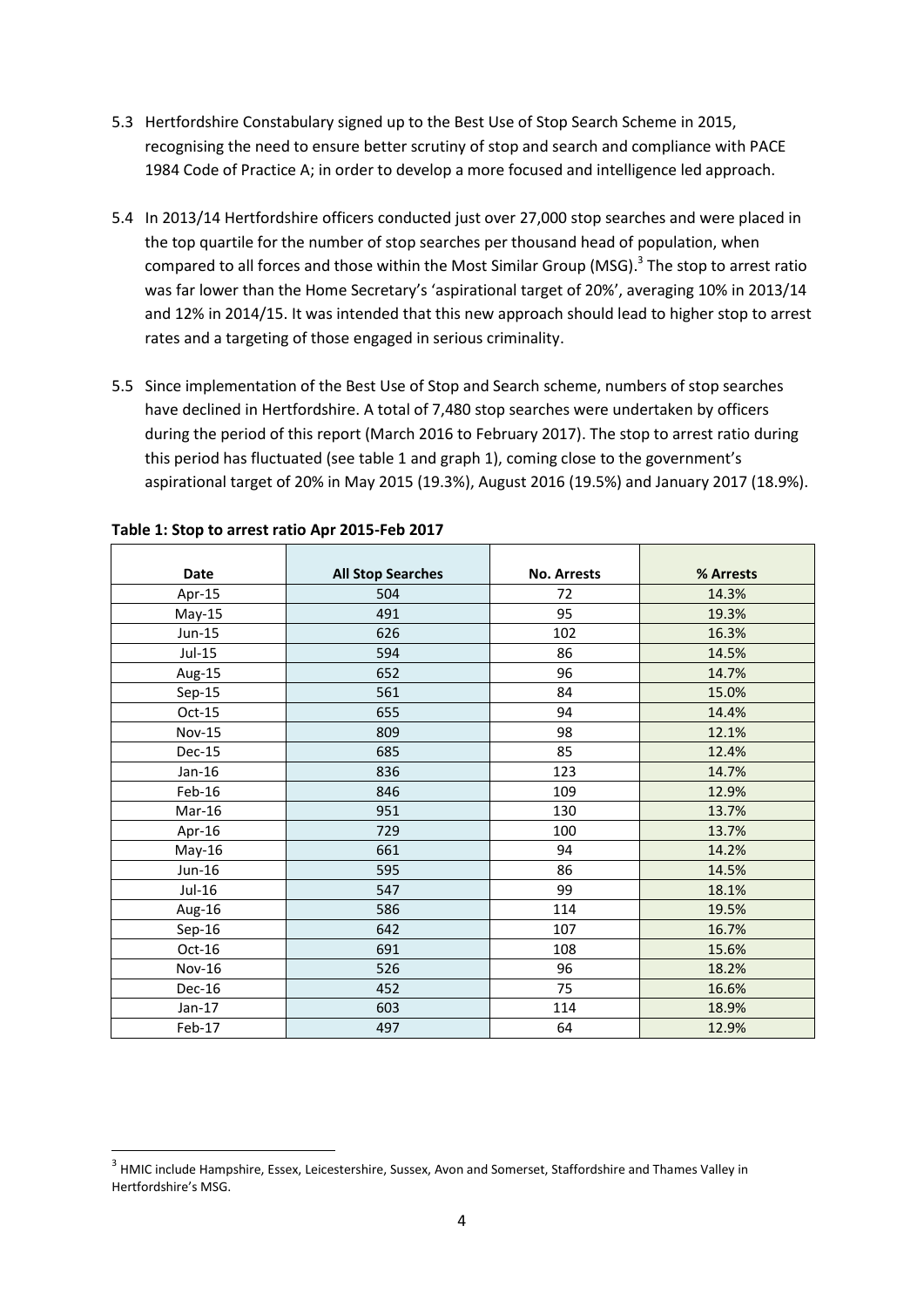

**Graph 1: number of stop search and arrests Apr 2015 – Feb 2017**

5.6 When the Office of the Police and Crime Commissioner (OPCC) set up the independent countywide scrutiny panel in 2015, its remit was to provide a voice for community concerns; and to help inform and influence police training around stop and search practices. The panel has evolved and changed since its inception, in order to provide clear and transparent information for both Constabulary and community benefit; and to enhance public confidence in police performance.

# **6 The Panel - working in practice**

#### **Members**

- 6.1 During early 2016, the OPCC undertook a recruitment drive, to identify further volunteers for the panel with the intention of providing a consistent membership with a diverse range of members. Around 40 people applied after adverts were posted on the Police and Crime Commissioner's (PCC) website, the Constabulary website and the Online Watch Link (OWL). Since the original six panel members were recruited in 2015, the group has now grown to a total of 16 volunteers from a variety of backgrounds<sup>4</sup>. Members are currently considering ways to recruit young people and those from Black and Minority Ethnic (BME) communities; and considering a further recruitment drive in 2017/18 to ensure consistent levels of trained volunteers.
- 6.2 Each panel member is security vetted before membership is confirmed. Then they complete a training session on PACE Code A, to help them better understand compliance and enable the

 $<sup>4</sup>$  Details of panel members and demographic make- up can be found on the PCC website:</sup> <http://www.hertscommissioner.org/stop-and-search-scrutiny-panel>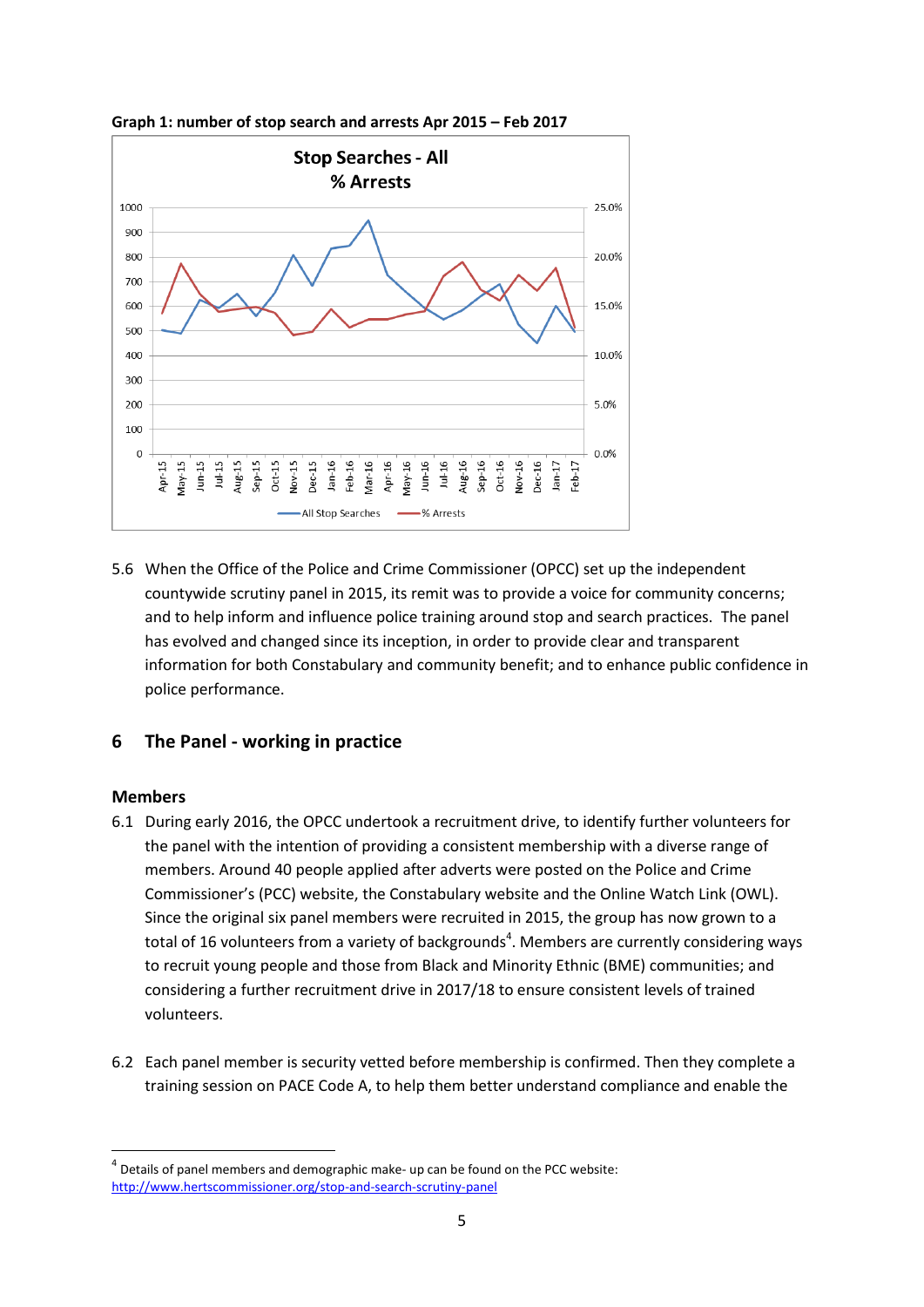confidence to critically challenge and scrutinise Hertfordshire's stop and search data; in order to be able to identify any concerns and areas of good practice.

# **Meetings**

- 6.3 The panel's Terms of reference (TOR) are reviewed and agreed annually.<sup>5</sup> This ensures that membership is kept up-to-date and that discussions about the data required from Hertfordshire Constabulary for the forthcoming year take place. The panel's terms of reference have been amended this year to take account of a number of developments:
	- In early 2016, the panel moved from bi-monthly to monthly meetings, with the aim of dip sampling 10% of the total stop and searches in Hertfordshire, equating to around 50 records assessed per session.
	- Allowing provision for 'in-depth' dip sampling of individual Community Safety Partnerships (CSPs) across the county, in order to examine in more detail any concerns regarding the performance of certain districts or boroughs.
- 6.4 The operational Local Policing Command (LPC) lead or equivalent for stop and search within Hertfordshire Constabulary attends the meetings, so that questions can be asked directly by members. That officer is accountable for any issues and concerns which may arise. Panel meetings have evolved since their inception; and although there is now an established process, the group is open to adaptation and change as its work progresses. Currently at each panel meeting members are divided into small groups. Each group is provided with a laptop, which has been loaded with an excel spread sheet listing all the stop and searches that have taken place in the preceding month. Each group is asked to assess samples from a given range (e.g. 1-50, 51-100 etc.). Then they select individual cases on a random basis. Personal data is redacted so that stop and search subjects cannot be identified.
- 6.5 Each sample is assessed against a series of prompts and the groups record their conclusion for each one on a feedback form. They also highlight cases where there was insufficient material for a conclusion to be reached. The feedback forms are provided to Hertfordshire Constabulary's lead officer for stop and search following each meeting.
- 6.6 Over the course of the year the panel's prompts have been refined and currently include the following:
	- more context/narrative needed
	- sufficient reasonable grounds

1

- sufficient to arrest without a search
- not stop and search as individual already under arrest
- smell of Cannabis alone is not enough
- association with another is not enough
- enough reason as to why 'suspicious'? (previous criminal history is not enough).
- 6.7 Data provided by the Constabulary for the meetings currently includes:

<sup>&</sup>lt;sup>5</sup> TOR are available on the Police and Crime Commissioner's website:

[http://www.hertscommissioner.org/fluidcms/files/files/pdf/holding-police-to-account/19-10-2015-Stop-and-Search-](http://www.hertscommissioner.org/fluidcms/files/files/pdf/holding-police-to-account/19-10-2015-Stop-and-Search-Scrutiny-TOR.pdf)[Scrutiny-TOR.pdf](http://www.hertscommissioner.org/fluidcms/files/files/pdf/holding-police-to-account/19-10-2015-Stop-and-Search-Scrutiny-TOR.pdf) and noted in Appendix A.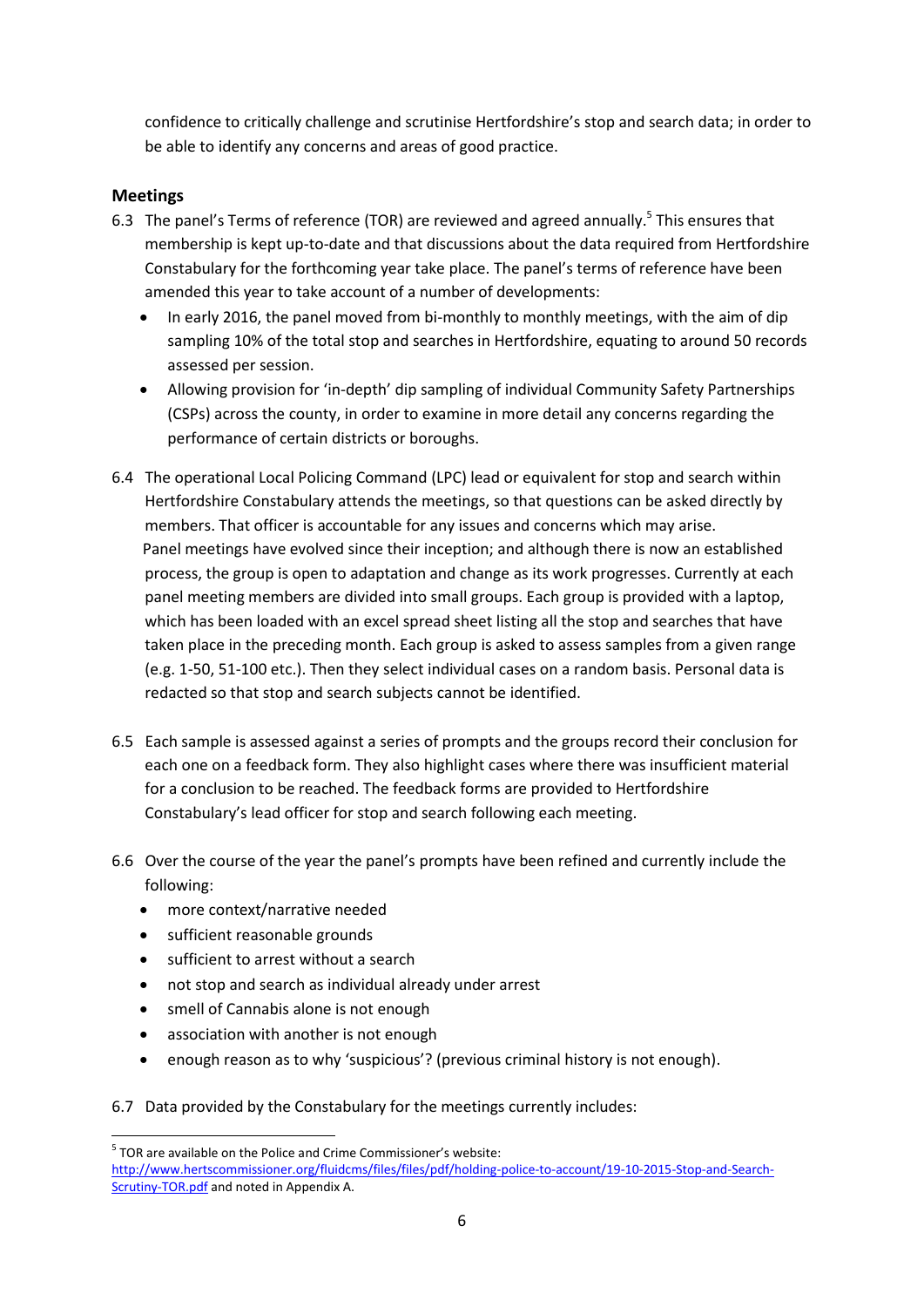- number of stop searches per month by object of search
- gender and age of those stopped and searched for all stops and for drugs
- district/borough data, stop searches per month, arrests per month, arrest rate and outcomes
- officer defined and self-defined ethnicity, of those who are subject to stop and search broken down by district/borough and force as a whole
- officer defined and self-defined ethnicity data showing number of arrests, positive disposals and stop/arrest ratio for each ethnic group
- reason for search and subsequent arrest.
- 6.8 During this reporting period, the panel has reviewed 545 stop and search forms, exceeding their target of 500. These cover all areas of the county and include searches in relation to Acquisitive Crime (under S.1 of PACE Code A) and those for Drugs (Under S.23 of PACE Code A).
- 6.9 In line with the Home Secretary's requirements around scrutiny of stop and search complaints (community trigger), the panel agreed in 2016 to have sight of any complaints made by the public (and dealt with by the Professional Standards Department) and will use this additional information to challenge the Constabulary on their use of stop and search powers. During 2016 the panel had sight of one such complaint. The panel understands that there are a number of other complaints made to the police through the force control room, which do not result in a formal investigation. These may be relevant for the panel to view in order to help inform their assessment regarding compliance with PACE Code A; in line with the Police and Crime Commissioner's call for greater scrutiny.<sup>6</sup>

#### **Lessons learned and influencing change**

6.10 The annual report for 2015/16 recommended three areas for further development:

- 1. An undertaking to carry out 'in depth' sessions on particular issues, or on identified district areas, to better understand where improvements can be made that help to inform policy, practice and training; and to address varying quality issues across the county.
- 2. To improve understanding of data regarding ethnicity, age and gender in order to identify any issues of concern that may warrant further investigation.
- 3. To improve understanding of the experiences of people who have been stopped and searched, so that good practice or improvements to practices can be used to inform training and development.
- 6.11 The panel now welcomes CSP chief inspectors to the meetings on a one in every three meetings basis, in order to undertake 'in depth' sessions of a particular CSPs stop and search records (2017 schedule in table 2). Two districts are represented and the group look at samples from those districts as well as others from across Hertfordshire.

<sup>6</sup> *Community safety and Criminal Justice Plan 2017-21* – page 37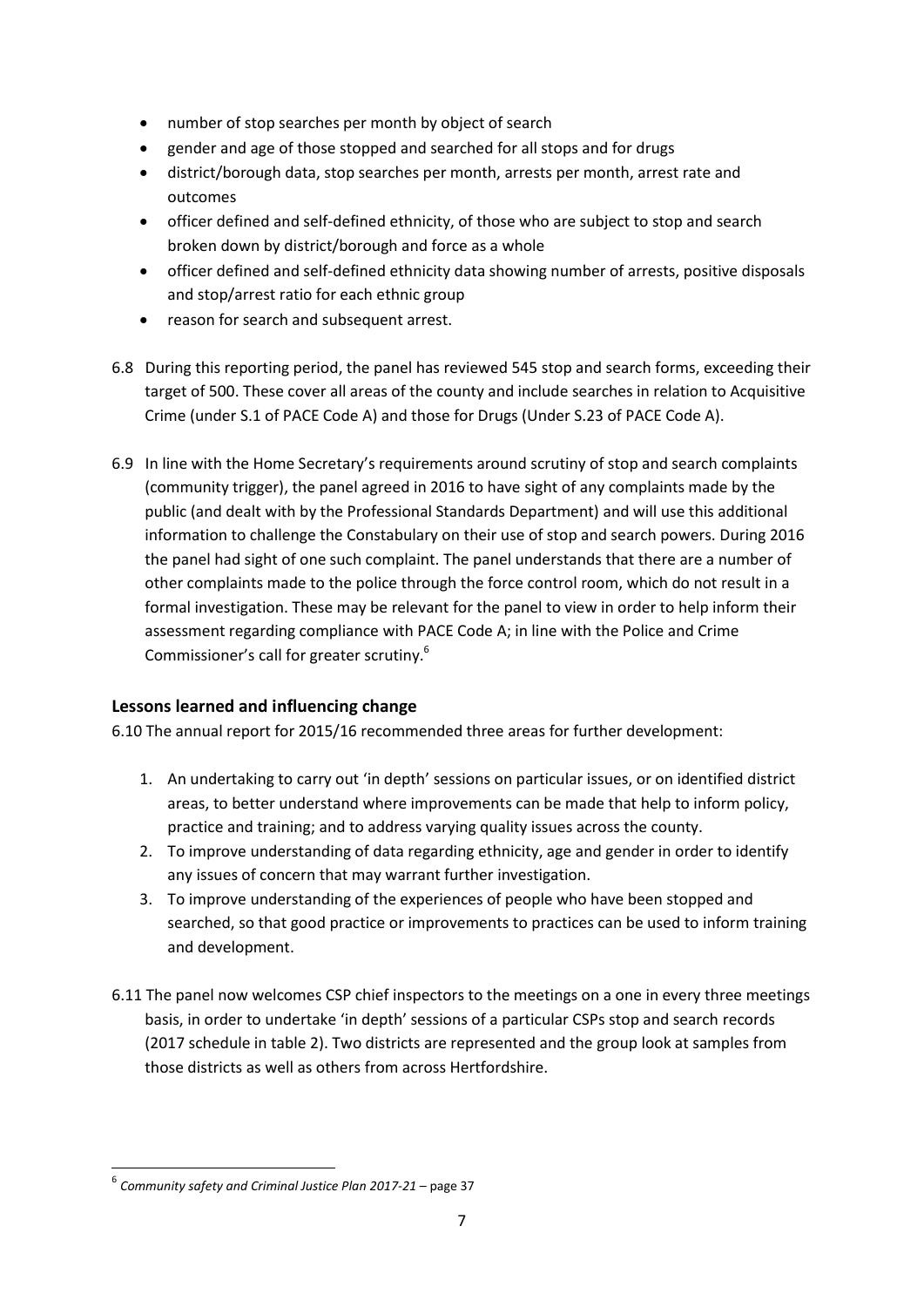#### **Table 2: CSP chief inspector schedule**

| <b>Community Scrutiny Panel - 2017 Dates</b> |                        |                     |  |  |  |  |  |
|----------------------------------------------|------------------------|---------------------|--|--|--|--|--|
| <b>Date</b>                                  | <b>Chief Inspector</b> | <b>CSP</b>          |  |  |  |  |  |
|                                              |                        |                     |  |  |  |  |  |
| Wednesday 25 <sup>th</sup> January 2017      | Julie Wheatley         | North Herts         |  |  |  |  |  |
|                                              | <b>Tannis Perks</b>    | Stevenage           |  |  |  |  |  |
|                                              |                        |                     |  |  |  |  |  |
| Friday 28 <sup>th</sup> April 2017           | lan Butler             | Broxbourne          |  |  |  |  |  |
|                                              | Gerry McDonald         | East Herts          |  |  |  |  |  |
|                                              |                        |                     |  |  |  |  |  |
| Tuesday 27 <sup>th</sup> June 2017           | Doug Black             | Dacorum             |  |  |  |  |  |
|                                              | Shane O'Neill          | <b>St Albans</b>    |  |  |  |  |  |
|                                              |                        |                     |  |  |  |  |  |
| Wednesday 26 <sup>th</sup> July 2017         | Deirdre Allen          | <b>Three Rivers</b> |  |  |  |  |  |
|                                              | Adam Willmot           | Welwyn & Hatfield   |  |  |  |  |  |
|                                              |                        |                     |  |  |  |  |  |
| Friday 27 <sup>th</sup> October 2017         | Steve O'Keefe          | Hertsmere           |  |  |  |  |  |
|                                              | Paul Sandwell          | Watford             |  |  |  |  |  |

- 6.12 This approach assists with tailored feedback for CSPs which the chief inspectors can then use to identify individual officers for training, or to identify best practice within their locality. The chief inspectors in attendance so far have found the session very productive. They were able to provide further contextual information to the panel to aid their assessment of compliance. Moreover, the panel's comments were utilised post meeting to enable praise of individual officers' good performance; and enable support for improvement of poor performance.
- 6.13 In order to understand the stop and search experience, the panel requested a viewing of some body worn video footage. One such viewing session has been held so far, which helped panel members understand how the powers are used in practice. The panel agreed with the Constabulary that footage could be requested in the future, in relation to samples which require clarification of evidence and legality. Panel members have also been invited to 'ride along' with officers; an offer which is made to all members of the public in support of the Best Use of Stop and Search Scheme.
- 6.14 Panel members have identified that a strong narrative is required in order to demonstrate the validity and legality of a stop and search. The last annual report noted that some forms reviewed contained very short descriptions for the grounds of the search and lacked evidence on why the initial stop had taken place. Some forms were vague regarding what they suspected they might find on the individual;<sup>7</sup> over-used short hand police language or acronyms;<sup>8</sup> or referred to stops and searches undertaken as part of a 'routine check' or as an 'intel-led' stop search.

 $^7$  A Police Officer can search an individual if they feel they are likely to find either: Drugs; Weapons, Stolen Property; Items which can be used to commit burglary, theft or deception; certain types of firework; evidence of game or wildlife offences; alcohol at or on route to a designated sporting event; items made, adapted or intended to damage or destroy property; or articles connected with terrorism.

<sup>8</sup> The most common acronyms used are: DP- Detained Person; FTS- Failed to Stop; RO- Registered Owner; RTC- Road Traffic Collision; TWOC- Taking without Consent; H/A- Home Address; ANPR- Automatic Number Plate Recognition.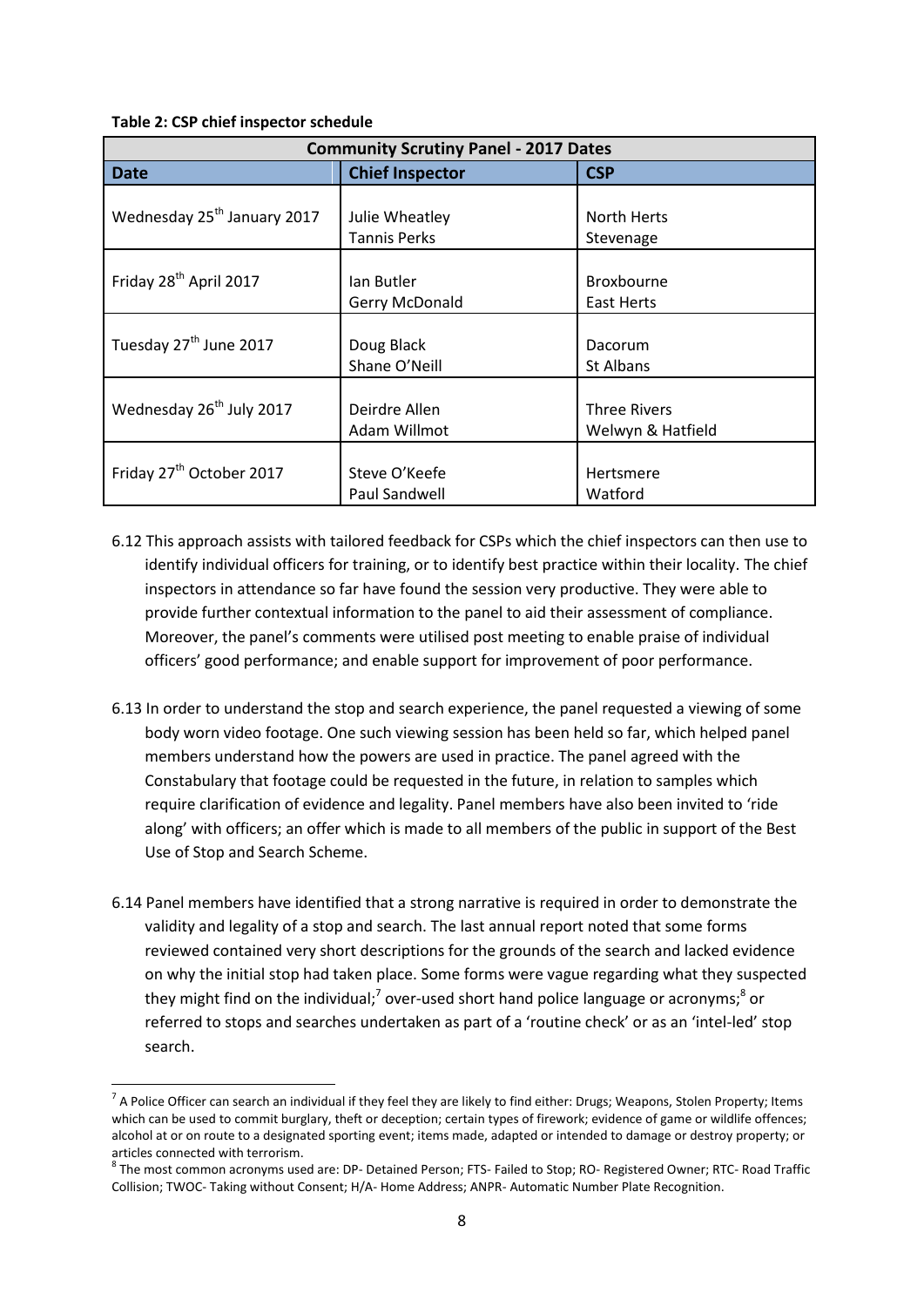- 6.15 The panel agreed that they would have greater confidence in the lawfulness and ethical use of stop and search if the officer provided a clear and more detailed rationale for the grounds or details of the 'intelligence' cited; and used plain English that could be better understood by a member of the public.
- 6.16 As a result of this feedback the Constabulary made some amendments to stop and search training packages. The panel Chair, Jeffrey Burke, also filmed a video message which is used towards officer training; to ensure that officers understand how to apply the learning to their job, from the perspective of a member of the public. Training is delivered through face to face learning (one day workshop) and online through National Centre of Applied Learning Technologies (NCALT) modules. The training applies to Hertfordshire, Bedfordshire and Cambridgeshire Forces as part of a tri-force agreement.
- 6.17 Due to this enhanced and continuous training, the panel has noticed some positive changes this year, with the quality and clarity of narrative and grounds demonstrating a marked improvement. The language used has changed and many officers are no longer using acronyms or police language. However, there are still some isolated reporting issues, whereby some officers are still using the terms 'smell of cannabis' or 'intelligence led' as grounds for stop and search.
- 6.18 The panel has requested that the Constabulary make a concerted effort to reinforce messages, through training, that the smell of cannabis alone is not sufficient grounds for a stop and search. Officers need to corroborate other evidence such as dilated pupils or drug paraphernalia being visible in order to undertake a valid stop search. Chief officers should consider how to target training for officers who persistently rely on weak grounds, or for those who fail to provide details about any reference to 'intelligence.'
- 6.19 The panel have found that police culture and attitudes towards scrutiny of stop and search is changing. Most officers, as evidenced through their training courses, see the input of the scrutiny panel as helpful and constructive in advancing change rather than as a bureaucratic exercise.
- 6.20 Overall, the level of the panel's confidence in the assessed stop and search forms has increased from around 25% in 2014/15, to between 60 and 68% during 2016/17; as illustrated in graph 2 below.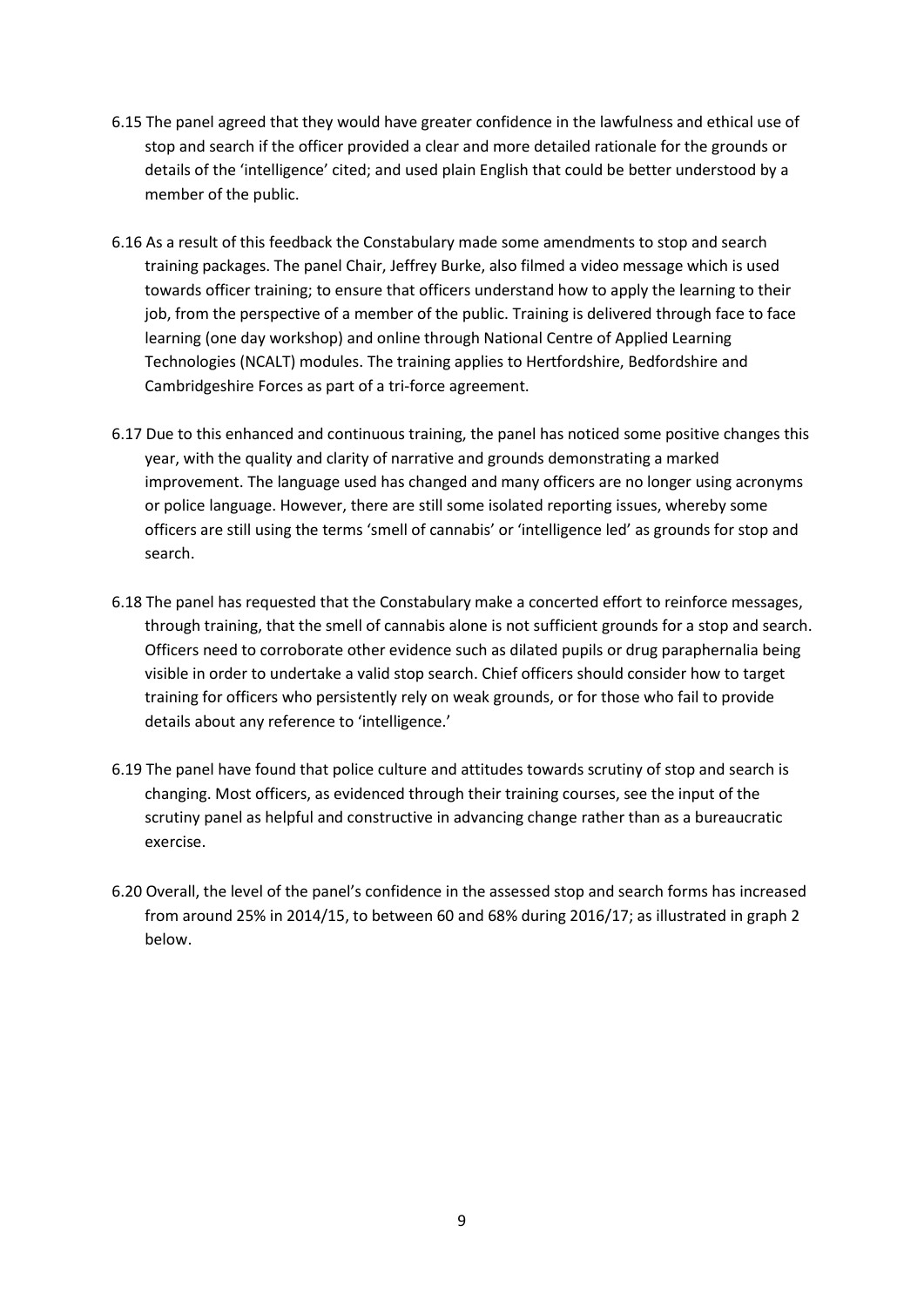



- 6.21 The panel continues to ask the Constabulary to refine and improve the data provided. With regards to data concerning ethnicity, the panel has been working with the Constabulary to ensure that recording is consistent and appropriate;<sup>9</sup> and has questioned if there is a higher probability of being stopped in Hertfordshire if ethnicity is defined as 'black.'<sup>10</sup> The Constabulary indicated that datasets for ethnicity should also be considered in the wider context:
	- busy night time economy in certain areas

- cross-border criminality which sees organised gangs from outside of the force area committing crime in the county
- current data set uses 2011 Census data Office of National Statistics (ONS) mid-year estimates for 2015 indicate that the demographic of Hertfordshire has changed over the last five years, particularly in relation to the student population (18-25 year old)
- differences in how ethnicity can be categorised and recorded both by officers and those individuals self-defining their ethnicity does not wholly correlate
- 6.22 The level of confidence for stops sampled, when ethnicity is considered is not significantly different to the overall level, ranging between 60% and 71% and demonstrated in table 3 below.

 $^9$  The latest data reported to the Home Office between August 2016 and January 2017, as shown on police.uk: <https://www.police.uk/hertfordshire/A02/performance/stop-and-search/> indicates that the number of stop and searches per 1,000 population by ethnicity for those identified as 'Black or Black British' was 11.81 and 'any other Black ethnic background' as 44.17 when using the 2011 population census figures.

<sup>&</sup>lt;sup>10</sup> Ethnicity is noted as either 'self-defined' or' officer defined,' with an officer defined record depending on his or her own perceptions.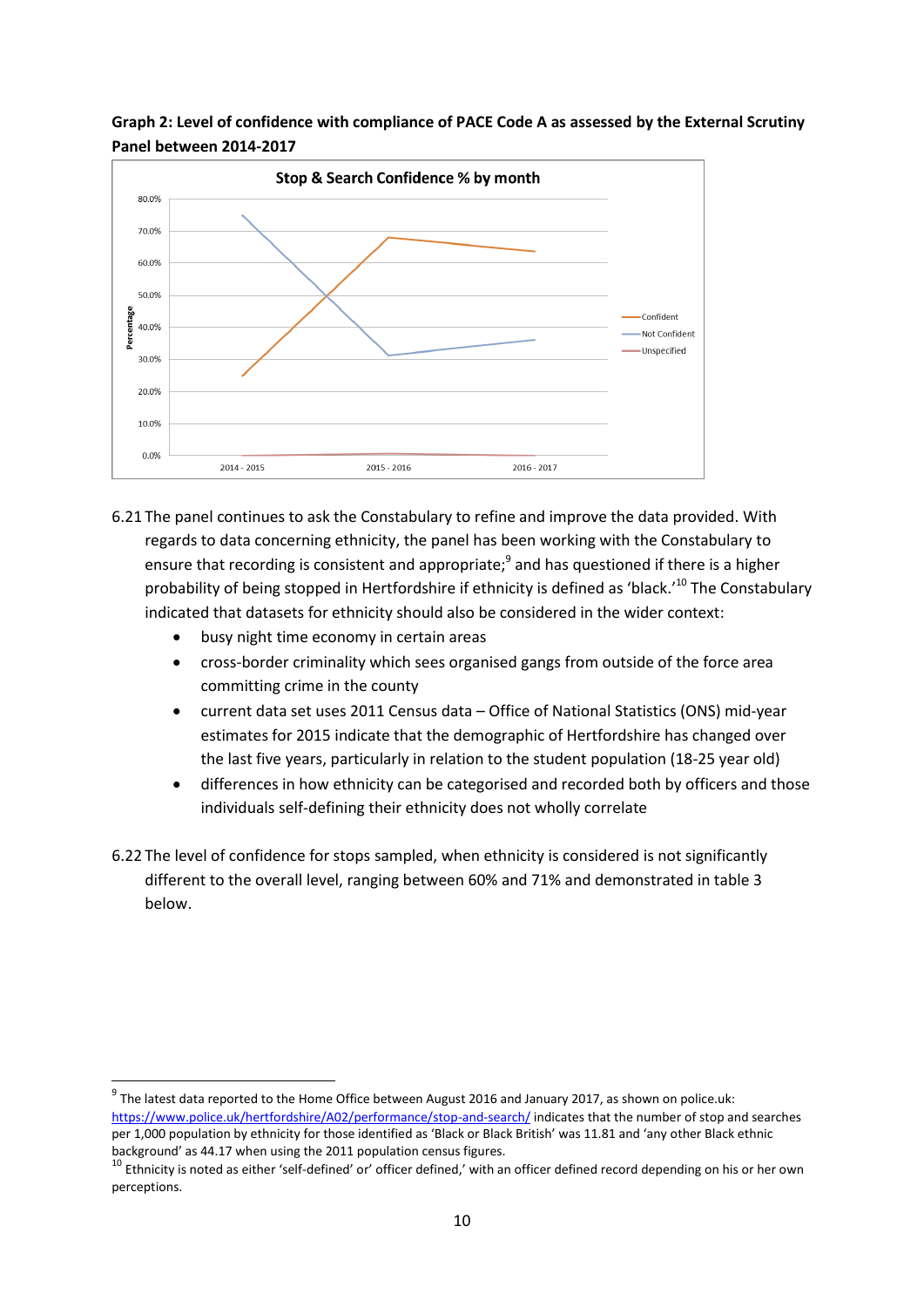| <b>Ethnicity</b>      | <b>Total</b><br><b>Number</b><br><b>Stopped</b> | No of<br><b>Records</b><br><b>Sampled</b> | Confident | <b>Not</b><br>Confident | %<br>Confident | % Not<br><b>Confident</b> |
|-----------------------|-------------------------------------------------|-------------------------------------------|-----------|-------------------------|----------------|---------------------------|
| Asian                 | 436                                             | 37                                        | 26        | 11                      | 70.3%          | 29.7%                     |
| <b>Black</b>          | 710                                             | 65                                        | 42        | 23                      | 64.6%          | 35.4%                     |
| <b>Mixed</b>          | 249                                             | 24                                        | 16        | 8                       | 66.7%          | 33.3%                     |
| <b>No Information</b> | 905                                             | 70                                        | 42        | 28                      | 60.0%          | 40.0%                     |
| <b>Other</b>          | 80                                              | 7                                         | 5         | 2                       | 71.4%          | 28.6%                     |
| White                 | 4526                                            | 371                                       | 247       | 124                     | 66.6%          | 33.4%                     |

**Table 3: confidence levels - broken down by ethnicity**

- 6.23 Although the panel has noted more emphasis on better recording since the last annual report, the making of improvements to data capture and analysis is still a work in progress. Similarly, age related recording of interaction with young people requires further analysis in order to understand age, time and location variants.
- 6.24 The panel continues to report back to the Constabulary, who utilise the information to assess training needs for individual officers. The panel also recognises that training is yet to be delivered to all relevant officers and that new officers need to be supported in developing their skills.
- 6.25 During October 2016, the panel received a report from the Constabulary's own internal scrutiny team, which observed similar findings to their own:
	- a need to strengthen narrative and to better describe the intelligence picture
	- concerns about reasonable grounds to search
	- 'smell of cannabis' alone being cited as grounds to search.
- 6.26 These findings strengthen the messages and feedback provided by the panel to the Constabulary.
- 6.27 Towards the end of the reporting period, the panel identified a trend demonstrating a decrease in the number of stop searches against an increase in the number of arrests. This is true of stops which have been made in relation to acquisitive crime (see graph 3) and drugs (see graph 4).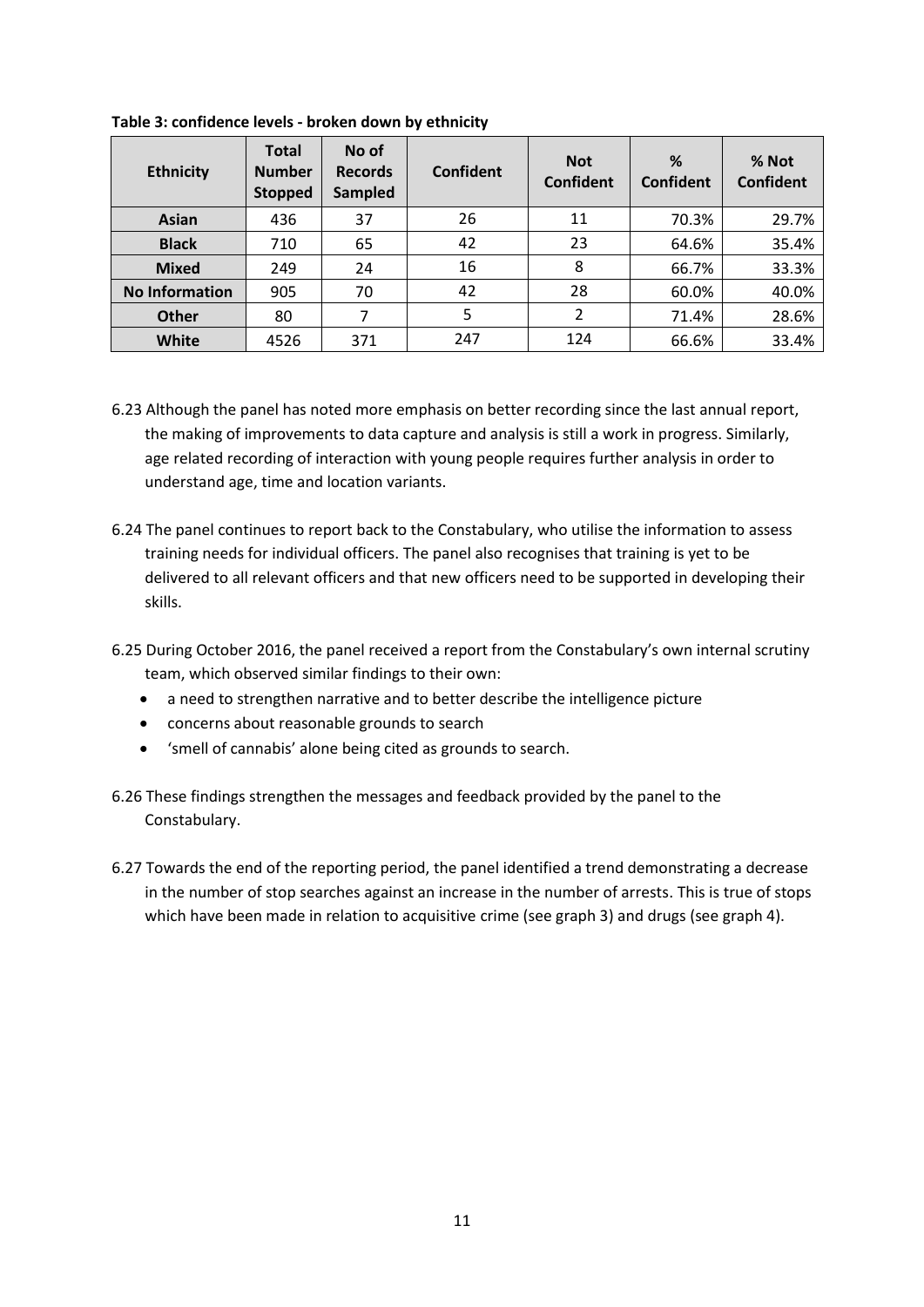

**Graph 3: number of stop search and arrests for acquisitive crime Apr 2015 – Feb 2017**

**Graph 4: number of stop search and arrests for drugs Apr 2015 – Feb 2017**



# **7 Common themes identified this year**

#### **Group searches**

7.1 Over a period of several months, the panel noted some issues with recording of group searches, whereby it was not clear why some members of a group had been searched and others had not. The narrative did not provide enough information to ascertain the reasons behind the officers' decisions. It was suggested that something could be added to the stop search form to signify if all members of the group were searched, as this would alleviate concerns that individuals might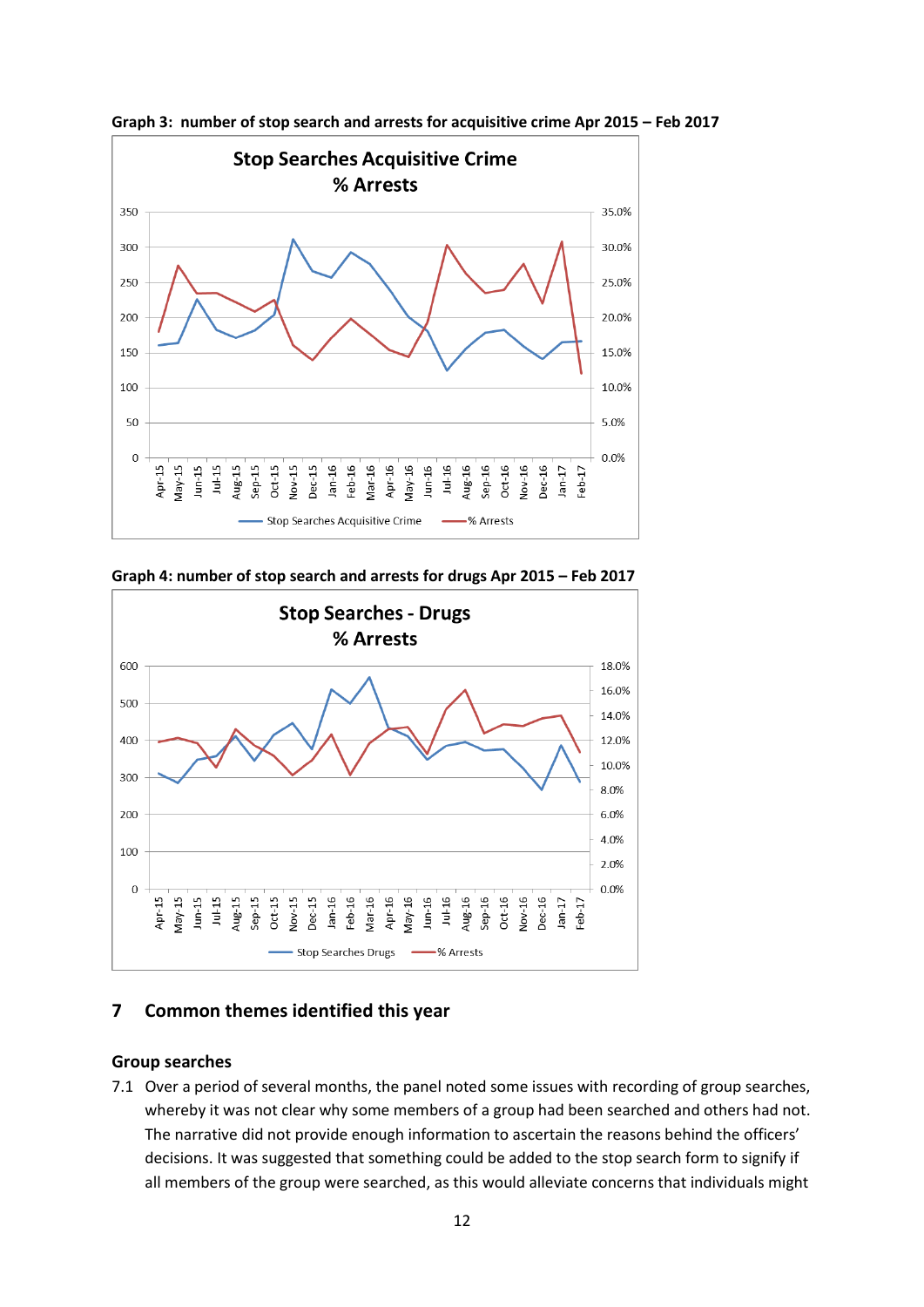only have been searched as a result of certain characteristics. Group searches are now linked in the database so that the panel can select associated records, in order to help establish a sequence of events and rationale behind the subsequent stop search.

#### **Stopping a vehicle – searching occupants**

7.2 The panel noted several records in relation to the stop of a vehicle and subsequent search of occupants. If a vehicle is stopped for a traffic offence under the Road Traffic Act, it cannot be subject to stop and search under PACE Code A. Police making the search must use other powers to conduct a search on individuals, but on assessment, some of the records did not make it clear if this had happened. This was fed back to the Constabulary for follow up through officer training.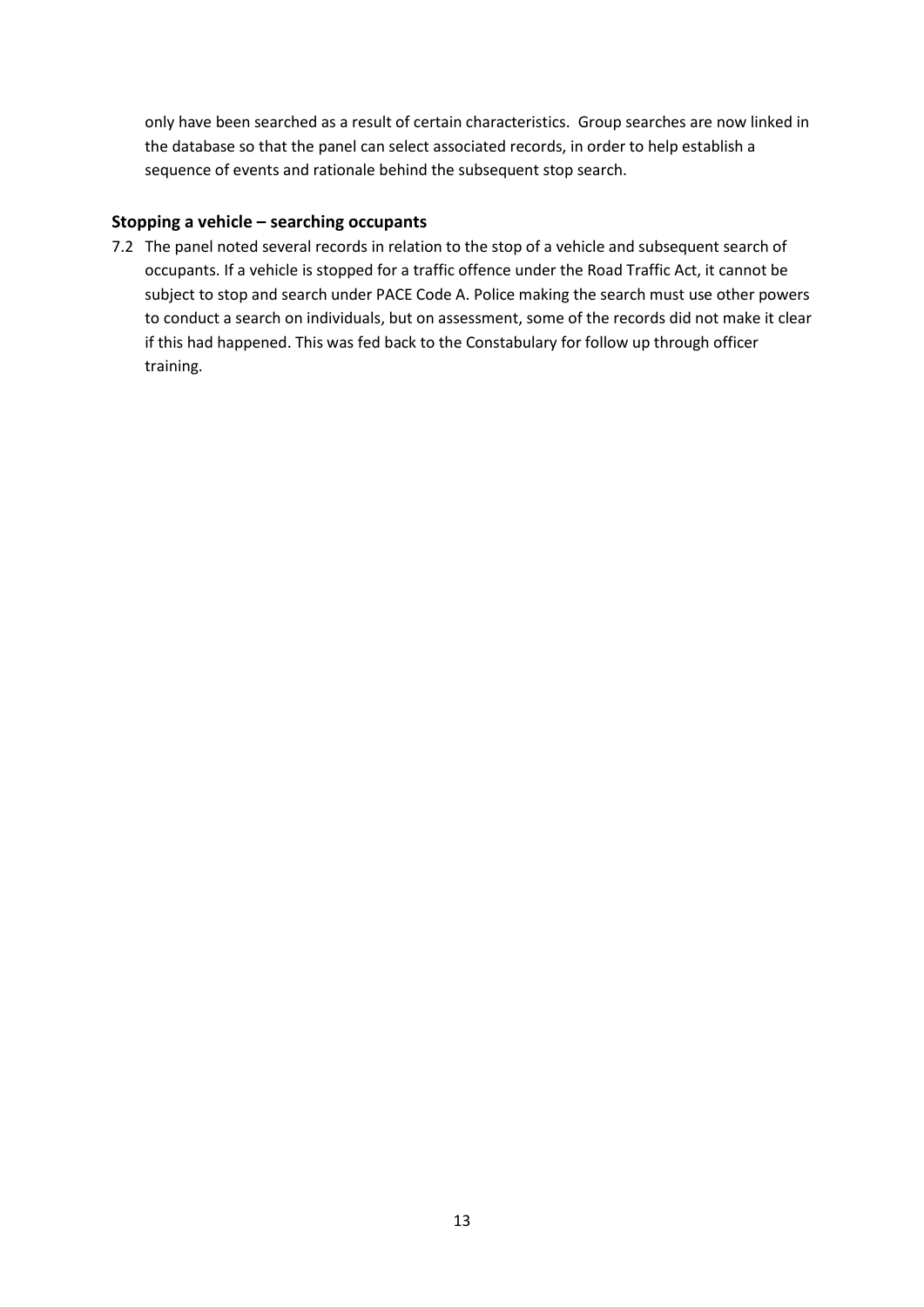# **Appendix A**

# **Terms of Reference Countywide Community Stop and Search Scrutiny Panel**

#### **1) Background**

In April 2014 the Home Secretary recommended that all police forces should introduce the Best Use of Stop and Search Scheme in order to achieve greater transparency, community involvement in the use of stop and search powers, and to support a more intelligence-led approach, leading to better outcomes, such as an increase in the stop and search to positive outcome ratio.

As part of the Best Use of Stop and Search, and in accordance with The Police and Criminal Evidence Act 1984 (PACE) Code of Practice A, the Home Secretary advised that all police forces in England and Wales have the arrangements in place for their Stop and Search records to be scrutinised by the communities they serve.

In line with the requirements of the Best Use of Stop and Search Scheme, the Community Scrutiny Panel will view redacted complaints made by the public about Stop and Search and will use this information only to support analysis of data and trends across the county.

#### **2) Terms of Reference**

The purpose of the Countywide Community Stop and Search Scrutiny Panel is to provide independent scrutiny of the use of Stop and Search across Hertfordshire, to provide feedback on Stop and Search practices, to provide a voice for community concerns, and to influence police actions. It is hoped that the Scrutiny Panel will improve public confidence and trust in the way in which Stop and Search is conducted and in the correct and proportionate exercise of Stop and Search powers.

#### *2.1) Membership*

The Countywide Panel will consist of approximately 15 members who come from the various districts and boroughs of Hertfordshire, who, as far as possible, represent the demographics of the County. Membership of the Panel will be reviewed yearly to ensure that the Panel continues to reflect that demographic. The members who have initially agreed to serve on the Panel are listed on the Police and Crime Commissioner's website ([http://www.hertscommissioner.org/stop-and-search](http://www.hertscommissioner.org/stop-and-search-scrutiny-panel)[scrutiny-panel\)](http://www.hertscommissioner.org/stop-and-search-scrutiny-panel) which will be updated periodically should changes need to be made.

It is expected that once appointed Panel members will attend six of the 12 monthly meetings per annum in order to ensure consistency in representation and updated knowledge.

The Operational Local Policing Command lead or equivalent for Stop and Search within Hertfordshire Constabulary will attend the Panel meetings in order to enable questions to be asked directly by members and will be accountable for any issues and concerns which may arise.

#### *2.2) Chair and Deputy Chair of the Stop and Search Scrutiny Panel*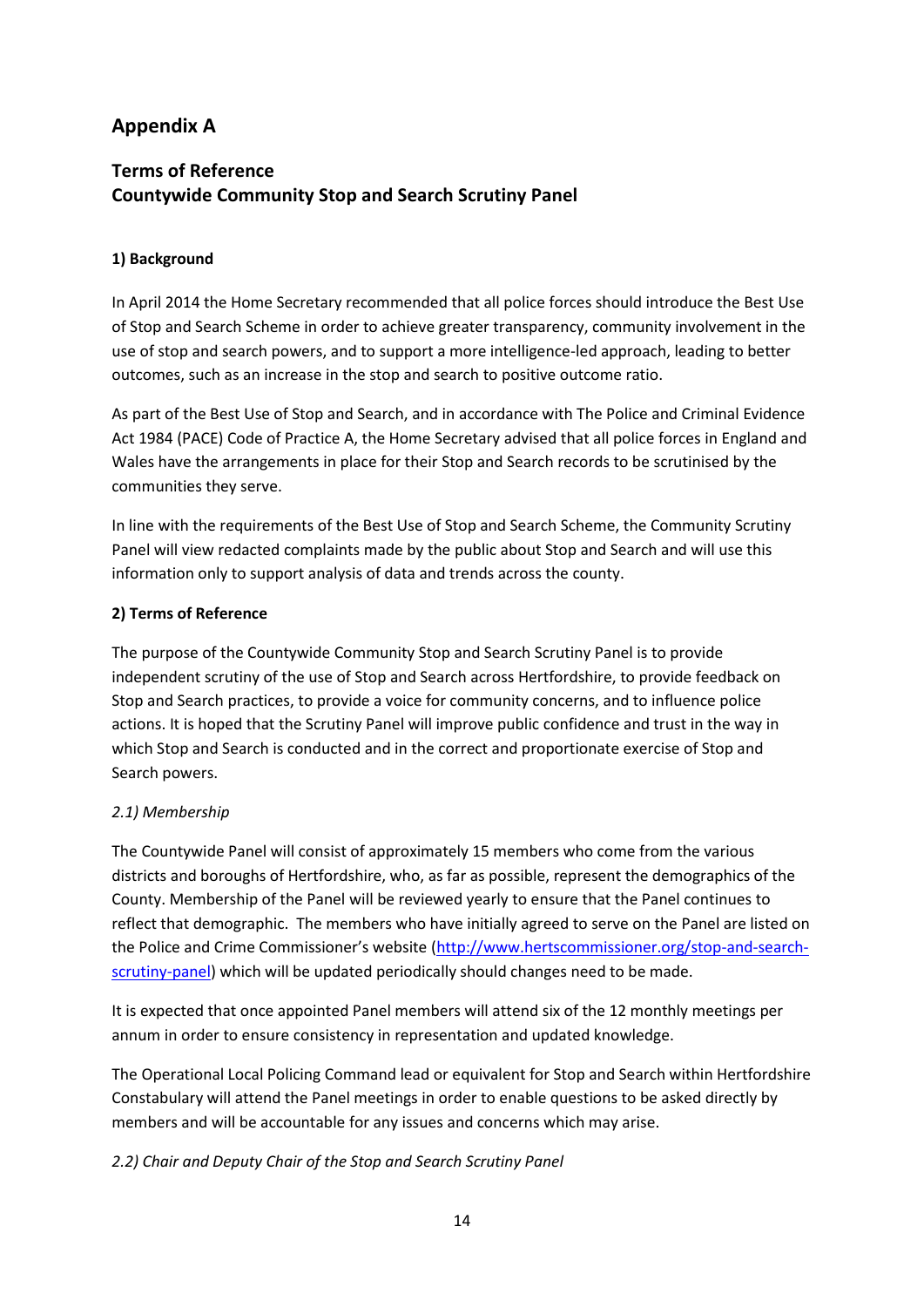The chair of the group will be a member of the Panel and will be appointed by the group and by no one else in order to demonstrate transparency and accountability. The appointment will be reviewed on an annual basis.

The Panel will also appoint a Deputy Chair who can deputise for the Chair should an absence arise. The appointment of the Deputy Chair will also be appointed yearly or at other times during the course of a year should the need arise.

# *2.3) Meetings and frequency*

The Countywide Community Scrutiny Panel will meet monthly for approximately two and a half hours at a public building (council office, fire station, library) within the County to undertake dip sampling of Stop and Search forms conducted across the County to ensure they are PACE Code A compliant.

The Panel may also wish to undertake 'in-depth' dip sampling of individual Community Safety Partnerships (CSPs) across the county in order to examine in more detail if there are any concerns regarding the performance of certain districts or boroughs. In doing so, the group may consider inviting the respective CSP Chief inspector to that meeting to help drive improvements and change.

The Stop and Search Community Scrutiny Panel will review a random sample of Stop and Search forms, identifying any concerns, issues and areas of good practice and learning. The forms will be anonymised with the identity of the person stopped redacted. The Panel will, at each meeting, be presented with the following data, which will include:

- number of stop searches per month by 'object of search'
- gender and age of those stopped and searched for all stops and for drugs
- district/borough data, stop searches per month, arrests per month, arrest rate and outcomes
- officer defined and self-defined ethnicity, of those who are subject to stop and search broken down by district/borough and force as a whole
- officer defined and self-defined ethnicity data showing number of arrests and stop/arrest ratio for each ethnic group
- reason for search and subsequent arrest.

The Office of the Police and Crime Commissioner secretariat, together with the Chair will ensure that Panel members are provided with minutes and actions from the meetings. All minutes and supporting documentation for the Panel will also be made publically available on the Hertfordshire Police and Crime Commissioner's website.

# **3) Review and Monitoring arrangements**

The Terms of Reference will be reviewed annually to ensure that they take into account any Force, Home Office/National Police Chiefs' Council (NPCC) recommendations or legislative changes.